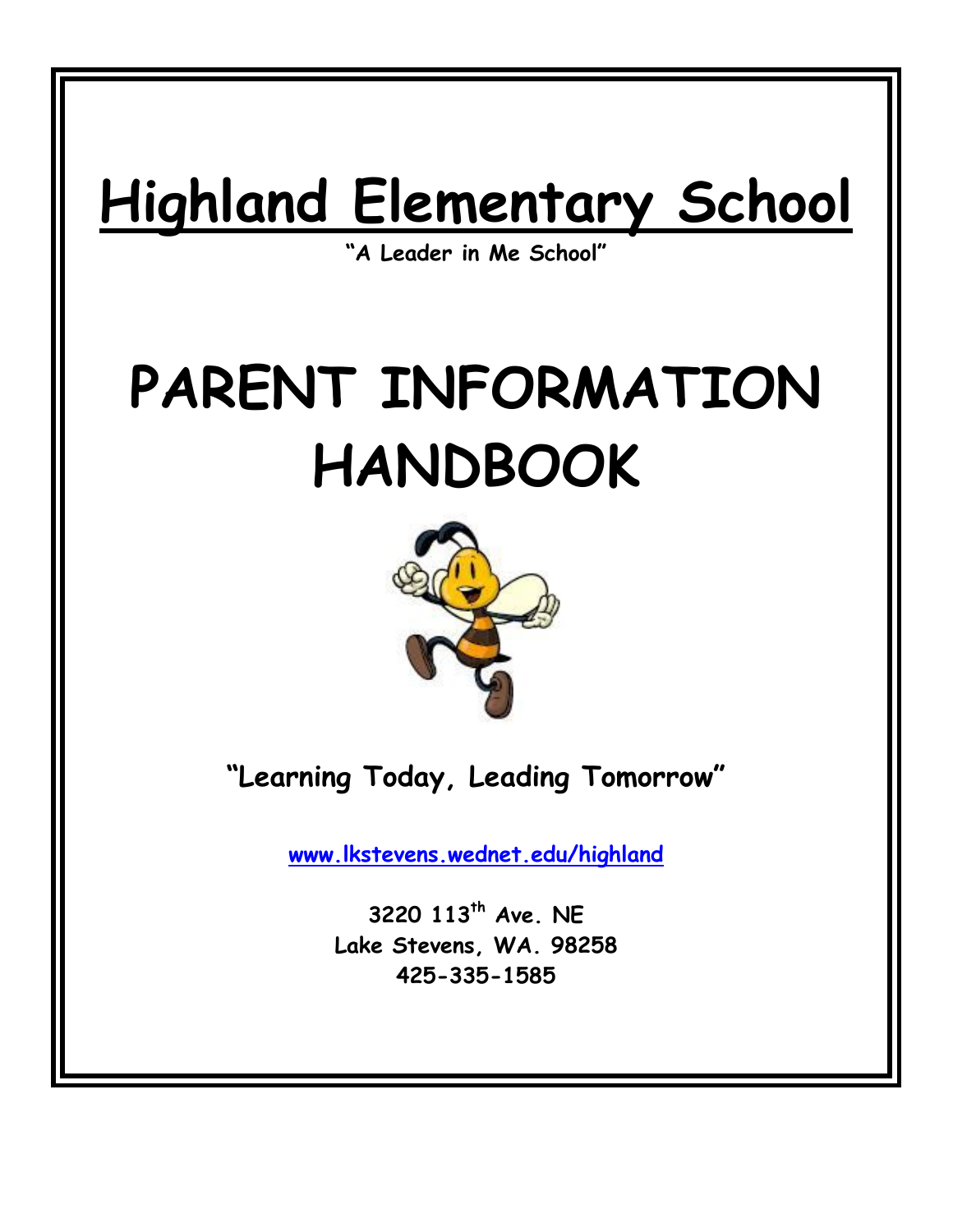### **Highland 2015 - 2016 Bell Schedule**

| *Students lined up<br>$&$ enter building |       | 8:40                                | <b>Conference Scheduling</b><br>Dismissal at 12:30 |             |
|------------------------------------------|-------|-------------------------------------|----------------------------------------------------|-------------|
| <b>Instruction begins</b>                |       | 8:45                                | Grades 1 & 2 Recess                                | 10:45-10:55 |
| <b>A.M. Recess</b>                       |       |                                     | <b>Lunch/Recess</b>                                |             |
|                                          |       |                                     | Full Day K & 5                                     |             |
|                                          |       |                                     | 11:00-11:20 (Lunch)                                |             |
| $K(A.M.)$ Recess                         |       | $10:15 - 10:30$                     | 11:20-11:35 (Recess)                               |             |
| Recess                                   |       | 10:45-11:00                         |                                                    |             |
| (Grades $1 \& 2$ )                       |       |                                     | Grades 3 & 4<br>11:25-11:45 (Lunch)                |             |
|                                          |       |                                     | 11:45-12:00 (Recess)                               |             |
| <b>Lunch/Recess</b>                      |       |                                     |                                                    |             |
|                                          |       |                                     | Grades 1 & 2<br>11:50-12:10 (Lunch)                |             |
| Full Day Kindergarten                    |       | $*11:10(K)$                         | 12:10-12:25 (Recess)                               |             |
| Grade 5 and Full K                       |       | 11:15-11:35 Lunch                   |                                                    |             |
|                                          |       | 11:35-11:55 Recess                  | 12:30 Dismissal                                    |             |
|                                          |       |                                     |                                                    |             |
| Grade 4                                  |       | 11:35-11:55 Lunch                   | <b>Early Dismissal Fridays</b>                     |             |
|                                          |       | 11:55-12:15 Recess                  | Dismissal at 1:35                                  |             |
| Grade 3                                  |       | 11:55-12:15 Lunch                   | K (A.M.) Recess                                    | 10:15-10:25 |
|                                          |       | 12:15-12:35 Recess                  |                                                    |             |
|                                          |       |                                     | Grades 1 & 2 Recess                                | 10:45-10:55 |
| Grade 2                                  |       | 12:15-12:35 Lunch                   |                                                    |             |
|                                          |       | 12:35-12:55 Recess                  | <b>Lunch/Recess</b>                                |             |
|                                          |       |                                     | Full Day K & 5                                     |             |
| Grade 1                                  |       | 12:35-12:55 Lunch                   | 11:15-11:35 (Lunch)                                |             |
|                                          |       | 12:55- 1:15 Recess                  | 11:35-11:55 (Recess)                               |             |
|                                          |       |                                     |                                                    |             |
|                                          |       |                                     | Grade 4                                            |             |
| P.M. Recess                              |       |                                     | 11:35-11:55 (Lunch)<br>11:55-12:15 (Recess)        |             |
|                                          |       |                                     |                                                    |             |
| Recess                                   |       | $1:45-2:00$                         | Grade 3                                            |             |
| (Grade $5 & K$                           |       |                                     | 11:55-12:15 (Lunch)                                |             |
| P.M. Recess)                             |       |                                     | 12:15-12:35 (Recess)                               |             |
|                                          |       |                                     | Grade 2                                            |             |
| Recess                                   |       | $2:05-2:20$                         | 12:15-12:35 (Lunch)                                |             |
| (Grades $3 & 4$ )                        |       |                                     | 12:35-12:55 (Recess)                               |             |
|                                          |       |                                     | Grade 1                                            |             |
| <b>Dismissal</b>                         |       | 3:00                                | 12:35-12:55 (Lunch)                                |             |
|                                          |       |                                     | 12:55- 1:15 (Recess)                               |             |
|                                          |       |                                     |                                                    |             |
| Kindergarten                             | 8:45  | AM begins<br>(Friday Early Release) | K (P.M.) Recess 1:05-1:15                          |             |
|                                          | 11:25 | AM departs<br>(10:45)               | Dismissal                                          | 1:35        |
|                                          | 12:15 | PM begins<br>(11:35)                |                                                    |             |
|                                          | 3:00  | (1:35)<br>PM departs                |                                                    |             |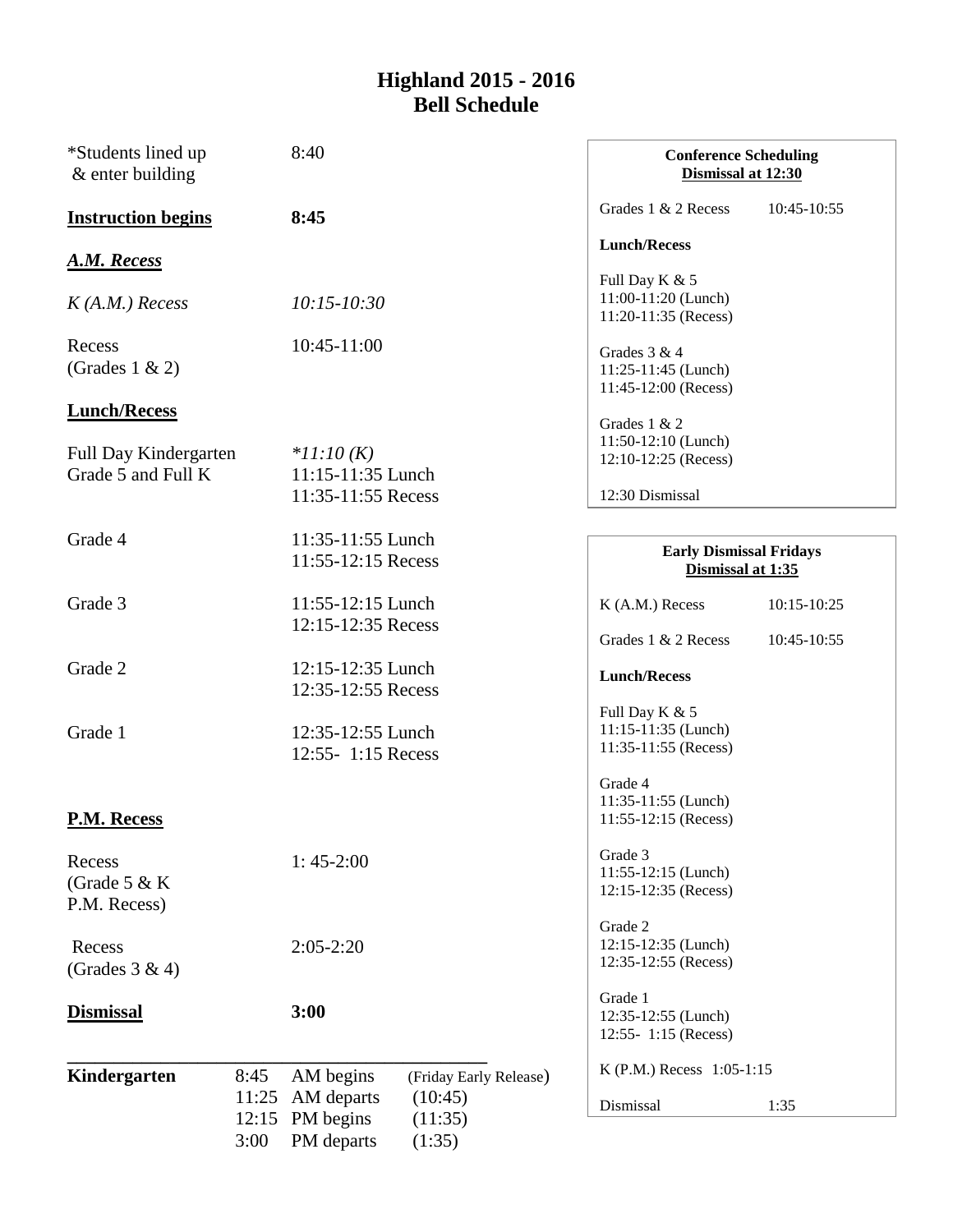## **Welcome to Highland Elementary School!**

We are pleased to have your family as a member of our learning community. Our primary goal at Highland is to help your child realize his or her greatness! As our stated purpose, we encourage our students and staff to take risks and seize opportunities to become creative problem solvers, compassionate leaders, and changemakers. We want our students to come each day with a purpose, and to empower them to be in control of their futures. As Dr. Stephen Covey says, "The best way to predict your future is to create it.

"We only get one chance to prepare our students for a future that none of us can possibly predict. What are we going to do with that one chance?" Realizing that we only get one chance is the very reason why we are proud to be a "Leader in Me" School here at Highland Elementary; one of a handful in the State of Washington and a growing number in our nation and beyond. We are excited to utilize the 7 Habits of Highly Effective Kids in order to help us model, encourage, and teach students to be both leaders of themselves and of their community. We believe the effective implementation of this leadership model will provide our students with a strong foundation for both the "hard" and "soft" skills they will need to compete in the  $21<sup>st</sup>$  Century.

We use the 7 Habits as our foundation for school and classroom expectations. Students and staff together use the Habits to help us to be the most effective individuals possible each day. We invite and encourage our families to utilize the 7 Habits at home as well. Please partner with us, as together, we work to realize our full potential as a school community.

## 7 Habits of Highly Effective Students

| Habit 1: Be Proactive-                                    | You're in charge of yourself! |
|-----------------------------------------------------------|-------------------------------|
| Habit 2: Begin with the End in Mind-                      | Have a plan!                  |
| Habit 3: Put First Things First-                          | Work first, then play!        |
| Habit 4: Think Win-Win-                                   | Everyone can win!             |
| Habit 5: Seek First to Understand, Then to be Understood- | Listen before you talk!       |
| Habit 6: Synergize-                                       | Together is better!           |
| Habit 7: Sharpen the Saw-                                 | Balance feels best            |

We hope that this handbook answers many of the logistical questions you may have about our school. You can also find more information at http://www.lkstevens.wednet.edu/highland.

If you have further questions you need answered, or thoughts you would like to share, please feel free to call our office at 425- 335-1585. In addition, you can contact either of us via email at: [matt\\_pewitt@lkstevens.wednet.edu](mailto:matt_pewitt@lkstevens.wednet.edu) Or [sarah\\_danielson@lkstevens.wednet.edu](mailto:sarah_danielson@lkstevens.wednet.edu)

We look forward to making a difference with you and your child!

Respectfully,

Matt Pewitt, Principal, Sarah Danielson, Associate Principal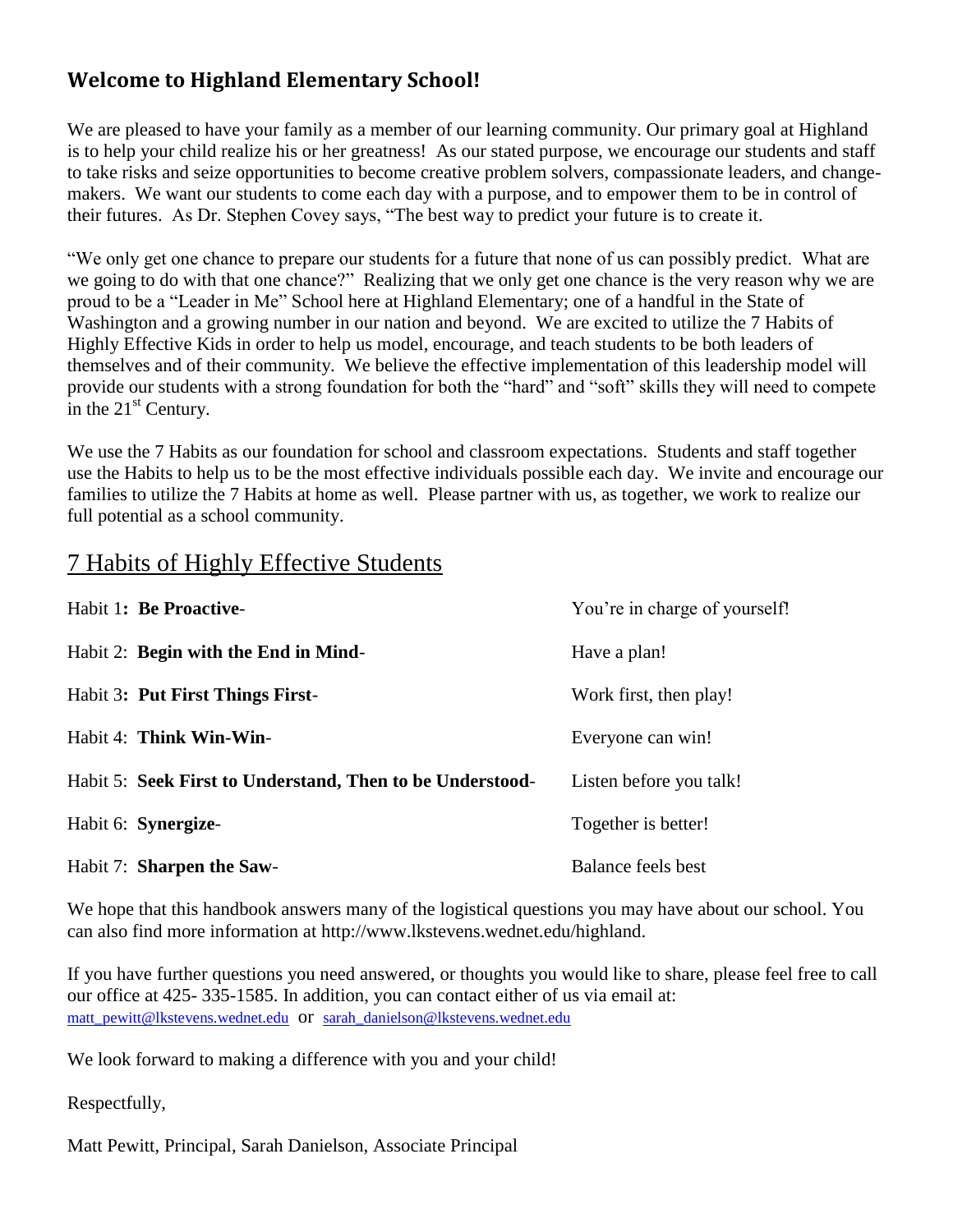# The Paradigm Shifts That Drive How Highland Operates….



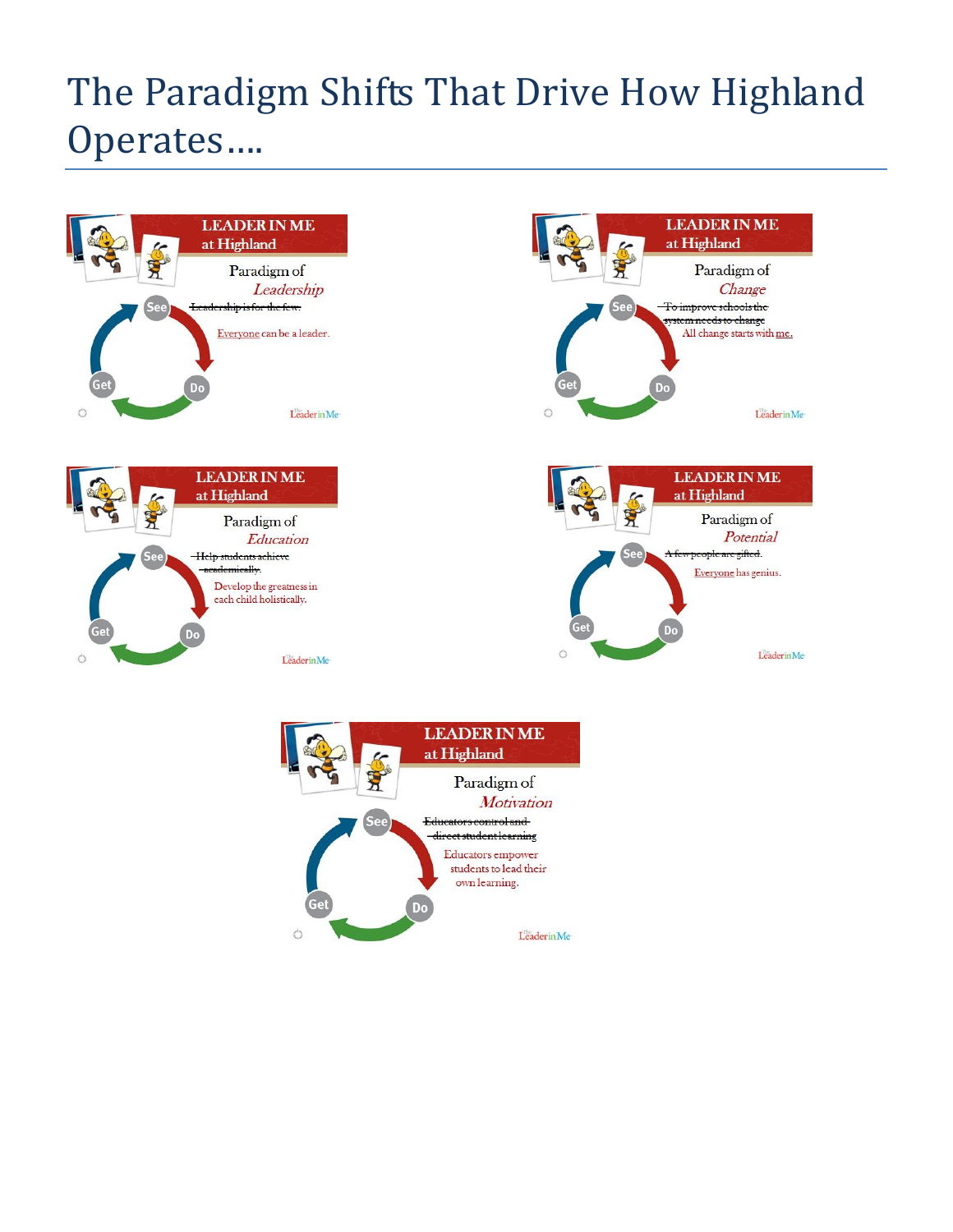# **GENERAL INFORMATION ABOUT HIGHLAND**

#### **SCHOOL HOURS**

Teachers pick up their students who are lined up by classroom in back of the school by 8:40AM (first bell) and the second bell rings at 8:45 AM to signal the start of learning time. Dismissal begins at 3:00 PM. Morning kindergarten begins at 8:45 AM and ends at 11:25 AM, while afternoon kindergarten is from 12:15 PM to 3:00 PM. **We ask that students do not arrive before 8:30 in the morning since there is no supervision before that time**.

**Early Dismissal Each Friday:** It is very important to note that EACH **Friday** during the school year, students will be dismissed at **1:35 PM.** Please make sure your family has made the necessary arrangements for pick up on Fridays as this is a change to our normal schedule. It is imperative that this time be used for improving our instruction and assessment skills for the benefit of our students, and not for supervision. Thanks for your advanced planning with this!

#### **ATTENDANCE**

.

Regular school attendance is ESSENTIAL to your child's progress. However, if your child is running or temperature, please keep them home. **If your child must miss school due to illness or for some other reason, please call the school at 425-335-1585 before 8:45 AM to let us know that they will be absent.**  When your child returns to school, please send a note with the date and reason for their absence. Thank you for communicating with us so we can stay compliant with state attendance laws, and work with you to ensure success for your child with good attendance habits.

#### **LEAVING SCHOOL EARLY**

We value your child's learning time and work to minimize disruptions to it. If you need to have your child dismissed early, **please send a note** indicating what time you will be picking your student up. All students must be signed out through the office and must be on the child's contact list. Your child will be called from class when you arrive to pick them up.

#### **EMERGENCY CONDITIONS**

In the case of severe or hazardous weather conditions, stay tuned to local news stations for information regarding school closure or late-start times.

It is sometimes necessary to change the bus routes due to inclement weather. Please listen to your local radio/TV station for information regarding alternate bus routes, limited transportation or late start/early release times. *A list of alternate bus stops/routes will be sent home at the beginning of the school year. Please keep this handy to use when the weather turns hazardous.*

#### **DROPPING OFF AND PICKING UP STUDENTS**

Parents are asked to drop off their child in the parking area located in front of the school. In order to make the drop-off/pick-up area as safe and efficient as possible, we ask adhere to the following: **In the AM**, please wait to drop off your child as close to the flagpole as possible. Say your good-byes before you stop, make sure your child has his/her backpack and items ready to grab, and pull up to the curb to let him/her out onto the sidewalk. We do not want students out in the middle of the lane. Please make a right turn out of our parking lot to help us keep traffic flowing. **In the PM**, the first vehicle in the parking lot needs to pull up to the flagpole, up against the curb. Subsequent vehicles can pull in right behind against the curb. Please avoid signaling your child to come out to your vehicle unless you are against the curb. And…thanks in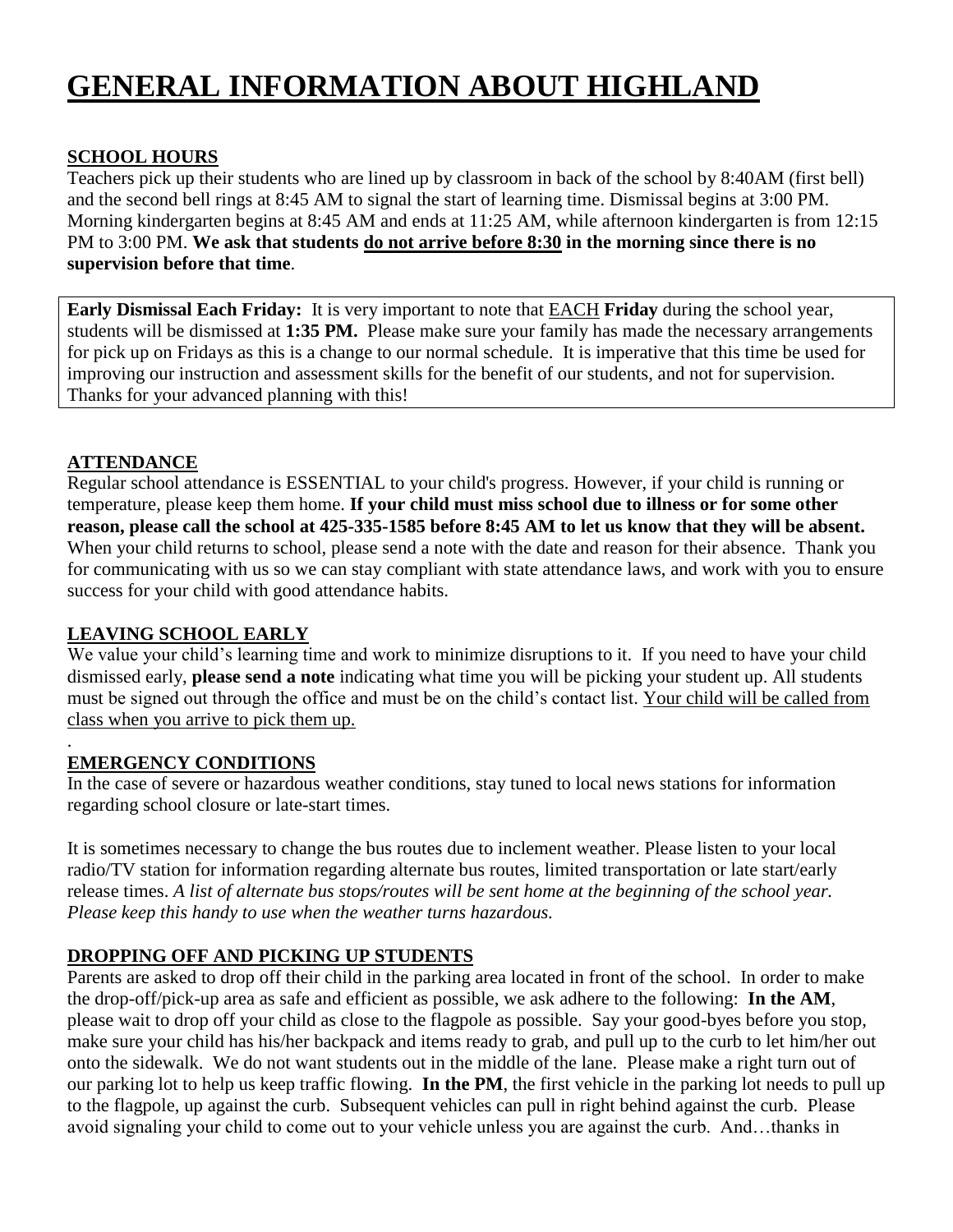advance for your patience! Remember, our goal is to get everyone on their way in the safest and most efficient way possible.

Please do not drive into the south parking lot from 8:30-8:50 AM or from 2:40-3:05 PM as our buses use this area to pick-up/drop-off during those times. If you plan to park, please use the parking lot in the front of our building, or the street unless you plan to arrive before/after those times. Also, please respect the 'Handicap' parking spaces in front of the building.

On-time pick-up and drop-off: Although we understand issues come up from time to time, frequent late drop-offs or pick-ups will be referred to school administration and a meeting will be requested to create a plan for on-time pick-up/drop-off.

#### **SCHOOL BREAKFAST, LUNCH AND SNACKS**

Breakfasts are \$1.75 and lunches are \$2.75 per day. Milk is available for \$0.50. A free or reduced-price lunch program is available for those families who qualify. Details are sent home with all students at the beginning of the year and are available throughout the year from our office. If your child brings a lunch from home, please remember that glass containers are prohibited. The school day can be long for some students. You may want to send a *healthy snack* from home for your child. Please check with your child's teacher.

We encourage families to prepay for student lunches utilizing the website: [www.mealtime.com](http://www.mealtime.com/) If you send in a check to school, please write your child's name on the lower left hand corner, and make checks out to Highland Elementary School. Questions? Contact the office who will put you in touch with our lunch cashier.

#### **STUDENT DRESS**

Student dress is the responsibility of the student and parent. At Highland, it is expected that students wear clothing that is appropriate for our weather (indoor recess is called only in extreme weather conditions), and also in consideration of the wide range of activities we have in a day.

Clothing with profanity, suggestive comments/designs, advertisements for alcohol, tobacco or drugs are not acceptable. Shorts may be worn only if the shorts are no higher than the fingertips when arms are held at the student's side. Halters, "spaghetti" straps, tank tops, and clothing that expose the torso are not considered appropriate, as they are a distraction to the educational process. T-shirts under spaghetti strap tank tops are okay.

Hats may be worn at Highland as long as they do not cause a distraction to the educational environment. However, individual teachers may have their own classroom policies/practices which students are expected to follow once in the classroom setting.

#### **LOST AND FOUND**

Please be sure to *mark all of your child's clothing and other belongings* (such as lunch boxes, backpacks, coats) with their first and last name. Lost and Found items are located adjacent to our cafeteria. It is a good idea to check there when you are visiting the school - there are always many items waiting to be claimed. Items that are not claimed at the end of each trimester are donated to local charities.

#### **PERSONAL ITEMS**

Personal items such as toys, electronic games, card collections, radios/CD players, cell phones etc. may not be brought to school. Unauthorized items will be collected by staff members and returned to the student at the end of the school day. *The school is not responsible for lost or damaged personal items brought to school.*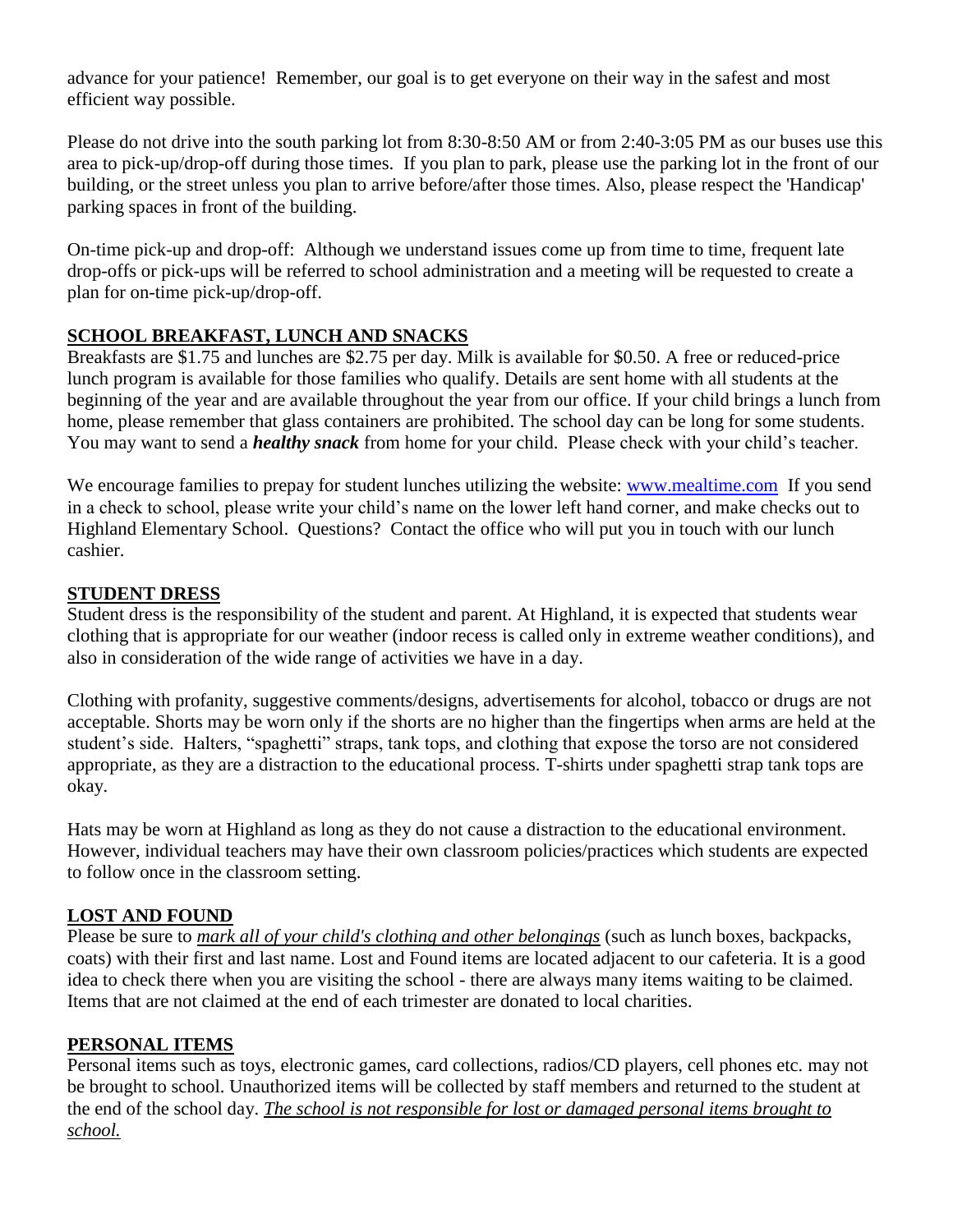### **BICYCLES**

The streets surrounding our school can be very busy- especially in the mornings and afternoons around arrival/dismissal time. If your family does choose to have your student ride a bike or scooter, please make sure they have a helmet on and obey all traffic rules. Additionally, students will need to have a lock in order to secure their bike. For safety reasons, bike riders are asked to walk their bikes or scooters off of campus.

#### **RIDING THE BUS**

Your child's safety is the top priority for our bus drivers. It is expected that students will act in a safe and appropriate manner when riding the bus. The bus drivers will review the bus rules at the beginning of the school year and periodically during the year. **Bus privileges will be suspended if students are not able to be in charge of themselves, or ensure the comfort and safety of those around them.** Parents are encouraged to supervise their children at the bus stop both before and after school. This will ensure your child's safety in arriving to school in the morning, and home in the afternoon.

**It is our policy that students who normally ride the bus will NOT be allowed to walk home unless we have written permission from you. If a student does not have a signed note from home, they will be directed to ride their regular bus. Students who do not usually ride the bus will also need to bring a note from home in order to do so.**

#### **RECESS**

We typically have two recesses per day in our schedule for students. There is a recess attached to lunches, and an additional recess in the morning or afternoon depending upon your child's grade level (see school schedule at the front of this handbook).

When inclement weather does occur, a decision will be made regarding whether to hold "rainy day recess," where students have recess in their respective classrooms with supervision provided by our recess supervisors. Our goal is to always get kids outside when it is appropriate. We have a covered area, and at times close the grass fields down to student play. However, please have your child dress appropriately for weather in the Pacific Northwest!

#### **HIGHLAND PTA**

Highland PTA is a very active organization that provides many exciting events and programs for our students and families throughout the school year. We would love to have you join us! Details about membership are sent home at the beginning of the year. They are also available in our office at any time for our new families joining Highland after the school year begins.

#### **PARENT ADVISORY COUNCIL**

We utilize our Parent Advisory Council to help us gather parent input into our leadership model. The Parent Council also helps to plan and organize parent/family education around the 7 Habits so families are better able to partner with us in our goal of helping each of our students to realize their full potential as leaders.

#### **PARTY INVITATIONS/GIFTS/TREATS**

Treats can be sent to school with your child for his/her birthday celebration. However, please make sure to first contact your child's teacher in order to make arrangements. In a very busy school day, it's important that a teacher can plan accordingly for this additional event. Please make sure the treats are store-bought only to comply with district and health department requirements.

To ensure the emotional well-being and a positive learning attitude for our students, please contact your child's teacher to discuss the distribution of party invitations. Problems occur in the classroom when some students receive an invitation to a party and others do not.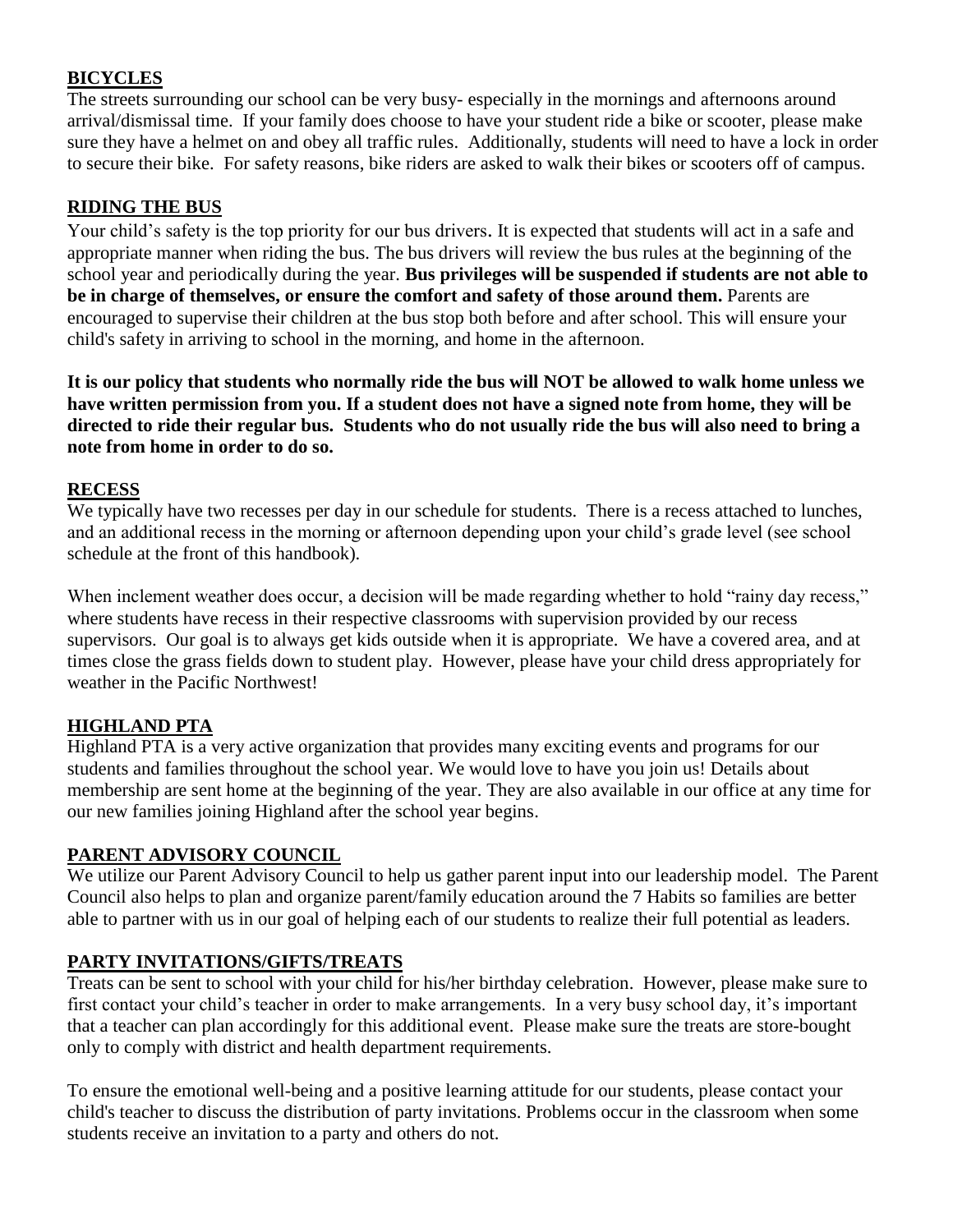We ask that flowers and balloons not be delivered to the school for students. We realize that this is a nice way to recognize your child on their special day; however, these beautiful flowers and balloons cause a disruption to our classrooms and interfere with the learning process. It is with regret that we cannot deliver them until dismissal time, and your child really isn't able to enjoy them at school. It is best if flowers, etc. be delivered to your child's home rather than the school. Thank you for your understanding of this!

#### **SCHOOL SUPPLIES**

A list of school supplies is posted on our web page: [www.lkstevens.wednet.edu/highland](http://www.lkstevens.wednet.edu/highland) as well as on our district's website. After the year begins, our office manager will be happy to provide you with a list.

#### **VISITING SCHOOL**

We welcome and invite you to visit and/or volunteer at Highland. However, to ensure the safety of our students and to avoid disrupting the learning environment, we ask that you make prior arrangements with the teacher before visiting a class if it is not a normal, established routine with the teacher.

**All visitors to Highland must sign in and out at the office and pick up a visitor's badge when they enter the building. Thank you in advance for understanding the reason for our policy, while still creating a welcoming environment to our building.** 

# **COMMUNICATION BETWEEN SCHOOL/HOME**

#### **PARENT-TEACHER COMMUNICATION**

Good communication between school and home is essential for the success of our students. We encourage you to contact your child's teacher whenever you have questions or concerns about school. You may call the office (425-335-1585) to talk with your child's teacher or to leave a message for them. The best time to reach a teacher is between 8:15-8:35 and 3:05-3:20. We take pride in our prompt response to your calls. You can also email your child's teacher. Email addresses are located on our website. Another great source of information is our school website and teacher newsletters.

#### **HIGHLAND WEDNESDAY FOLDERS**

Each Wednesday your student will come home with a folder containing important papers. Please make time in your busy day to look through the contents of that folder. Please sign the folder on the appropriate date and return it to your child's teacher/classroom the following day.

#### **LEADERSHIP "SLIPS"**

We want to ensure that families are kept in the loop when those moments or opportunities to learn something new emerge during a given school day. We call these slips Leadership "Slips" for a reason…..they are indeed simply "slips." We recognize and understand these mistakes are a vital part of the learning process as your child learns how to be in charge of him/herself. Just as students are expected to take risks and make mistakes on his/her math work in class, mistakes will be made in other areas. We learn from these "slips" and work to utilize the 7 Habits so we don't continue to make the same ones over and over. Families are an important part of this process, and families can not support their child if they are not made aware of these "slips." **Please understand the intention of these slips is to communicate these issues with you if and when they arise. They are first and foremost a communication tool, and we ask that you approach Leadership "Slips" in the same manner if one does come home with your child- as an opportunity for growth and reflection**.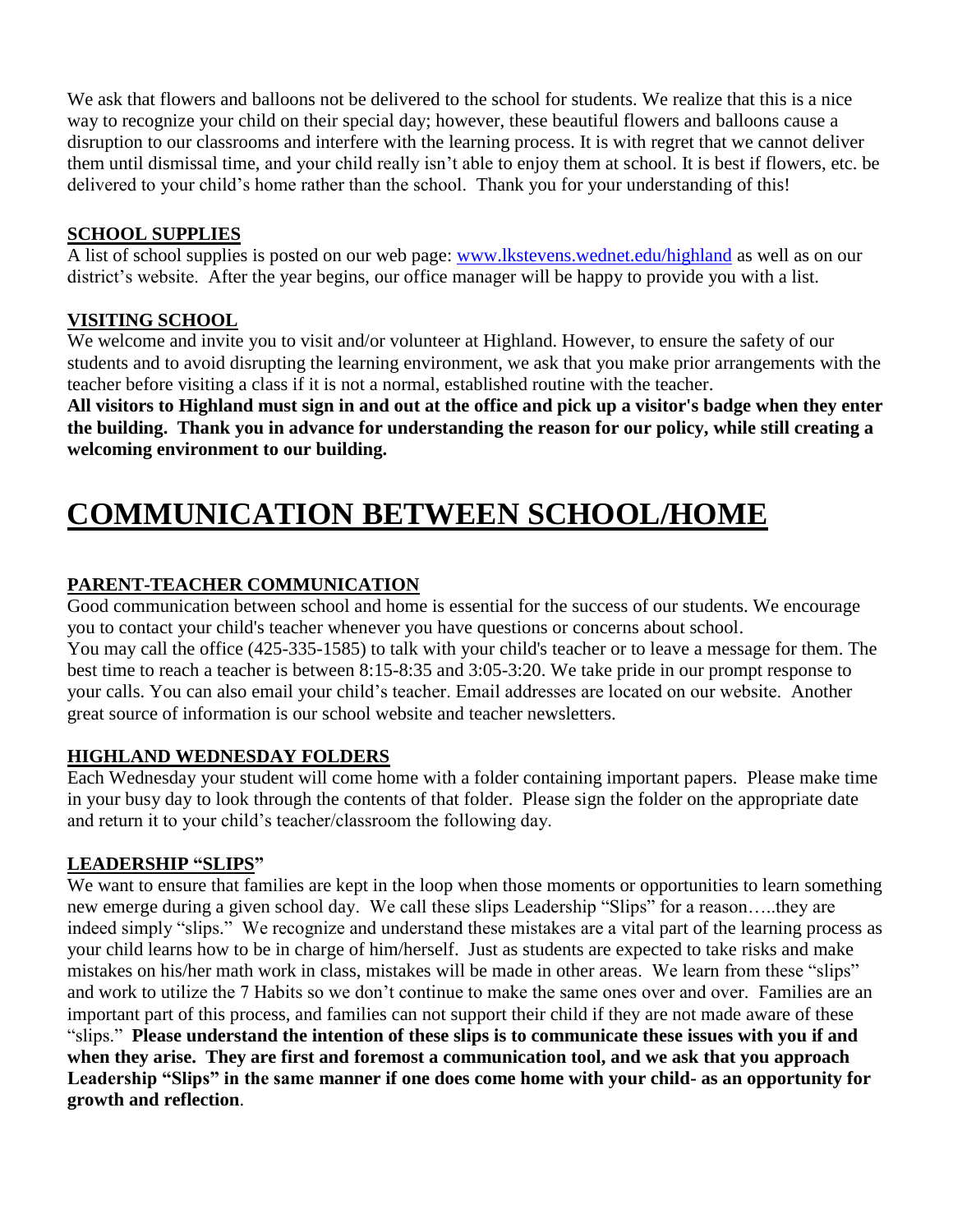We ask that you take a moment, discuss the Habit which may have been forgotten, and that led to this "slip." Help us support your child in learning from this occurrence, and goal set with him/her on how to make the necessary adjustments so this "slip" does not continue to occur. We ask that you sign the Leadership "Slip" and support your child in returning it to his/her teacher the next day. If a student does not bring the slip back signed the next day, they will spend their recess in the office coming up with a plan to get it back to school the next day. We greatly appreciate your time and support with this!  $\odot$ 

#### **HABIT HURRAY SLIPS**

Great things happen each day here at Highland, and our students exhibit wonderful behavior, acts of kindness, and sound decision-making. It would be nearly impossible to recognize all of these great decisions every day, but our staff members are committed to doing so as much as we can. That is why we developed Habit Hurray Slips to send home to families when we recognize an act or a pattern of behavior that needs an extra special recognition. Every student demonstrates these victories in different ways, at different times, but we want to acknowledge and celebrate these as much as we can!

#### **PARENT-TEACHER CONFERENCES**

**Parent-teacher conferences** are scheduled for all students in October and March. Information about conference dates, schedules, and dismissal times will be sent home as conference time approaches.

#### **REPORT CARDS**

Report cards are another method of communicating your child's progress at school. Our teachers use a variety of assessments on a semester schedule. Report cards will be sent home one week after the end of the first semester, and again at the end of the school year. (February and June)

# **HEALTH AND SAFETY ISSUES**

#### **MEDICATION/HEALTH CONCERNS**

If your child needs medication during school hours, the medication may be dispensed by the school personnel or self-administered. If your child is self-medicating it is the parent's responsibility to notify the secretary or school nurse. The student may only have dosage for one day and it must be in the original, labeled container. The medication is to be accompanied by a **Medication Authorization Form signed by the parent and doctor** indicating the name and dosage of the medication, and dates and times it is to be administered. *This authorization must accompany over the counter medications such as Tylenol as well as prescription medicine.*

If the medication is to be dispensed by the school, it will be kept in the health room and you may send more than one day's supply. **The parent and doctor must complete a Medication Authorization form**  (available in the office) **before any medication may be administered or taken at school.** Parents must transport all medicine to school if it is to be administered by the school.

If you have any concerns about your child's health that relate to school, please feel free to call our school nurse at 425 335-1585.

#### **EMERGENCY INFORMATION**

**Emergency Card:** It is very important the school be kept informed of a student's current home telephone number, address and emergency contact information. Emergency Information cards will be sent home in the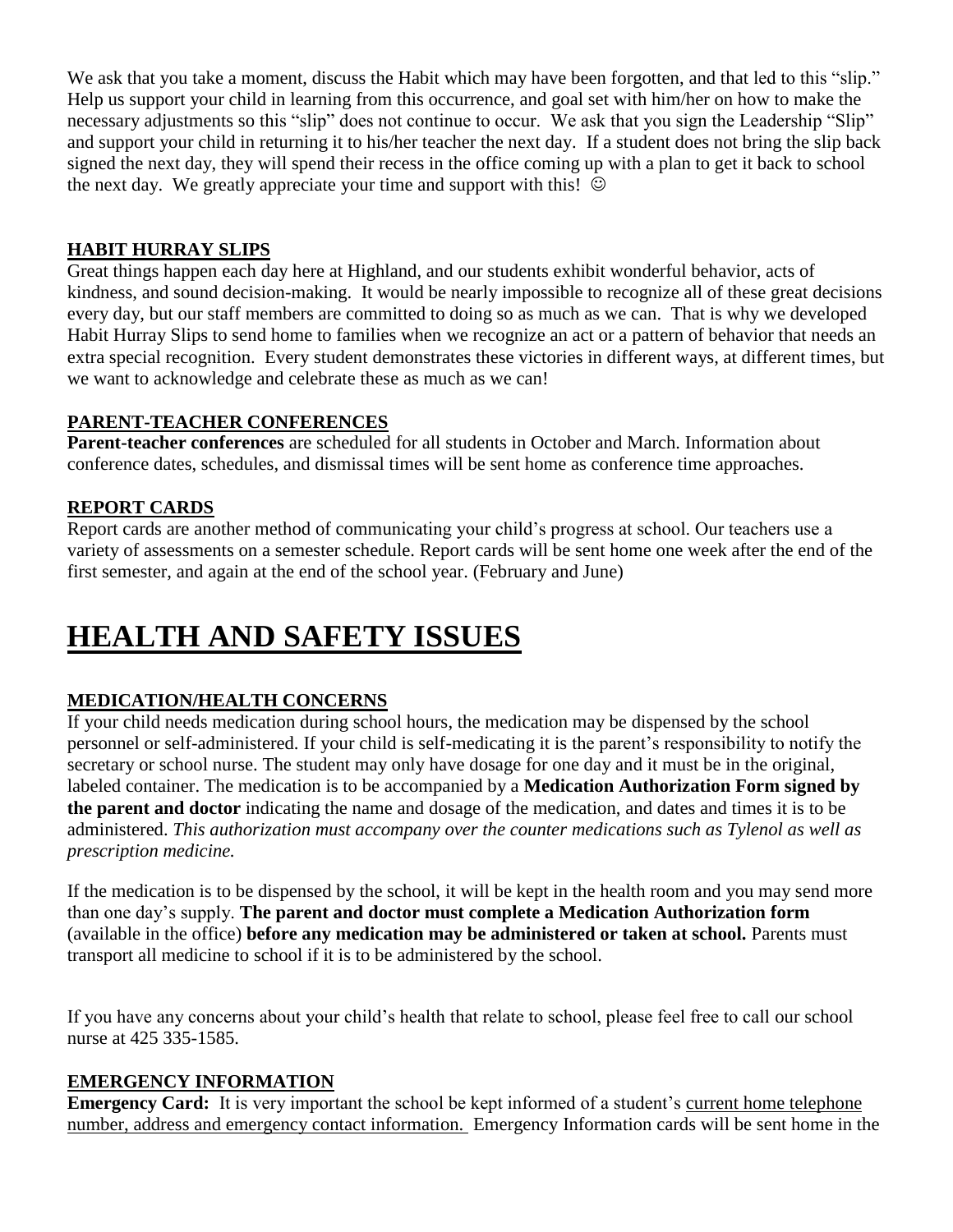fall. We ask that parents fill one out for each child and return it to school as soon as possible. Any time there is a change in this information, please send a note to school with your child.

If a student is injured at school, the school nurse or a trained staff member will give him/her first aid. Parent/guardians will be notified immediately in case of serious injury or illness. If a parent cannot be reached, the person listed as an emergency contact will be called. Children who have a temperature of 100 degrees or higher or who are vomiting will not be allowed to remain at school. **We ask that you keep your child home a full 24 hours after fever or other symptoms return to normal.**

#### **SAFETY AND EMERGENCY DRILLS**

The LSSD and Highland Staff have developed an **Emergency Response Plan** for use when the school is confronted with a natural disaster or emergency. We conduct regular drills for the procedures we would take in the case of fire, earthquake, intruder/lockdown, or bus incident.

# **HIGHLAND'S CURRICULUM, SPECIAL PROGRAMS, AND HOMEWORK**

#### **THE CURRICULUM**

The Common Core Standards drive our instruction each day, and lay out the grade level expectations for our students. The district-provided curriculum and tools allow our teachers to reach those standards with our students, along with supplemental materials such as on-line learning programs and resources. Within those standards, we work to both enrich and reteach as necessary based upon the need of our students.

#### **PROGRAMS TO MEET THE NEEDS OF EVERY CHILD**

It is our belief that each student can be successful at Highland. Our goal is to meet the learning needs of each student within the regular instructional program. We also provide special programs such as **Highly Capable, LAP Reading, Special Education, and English Language Learners.** It is sometimes necessary to change a student's schedule to enable them to be more successful in their learning. We will notify you if your child is eligible for these programs or if we anticipate a program change.

We also understand that students need support in different areas outside of the learning arena. As a result, we also provide a social coaching program led by our school counselor and proactive coach. We utilize a check-in/check-out model where our counselor and/or proactive coach (Mrs. Palacios) checks in with students who may need support in the morning, during, and at the conclusion of the school day. Specialized plans for students can be developed and monitored by the student, teacher, counselor, and family. Social coaching lessons can be taught, and follow-up support provided in order to ensure students are implementing what they are practicing during lessons.

In addition, our counselor offers support groups for students who may be going through difficult or stressful situations such as divorce or family changes/loss. Please contact our counselor, David Jespersen directly if you need assistance.

Some students may need additional behavioral supports. As a result, a teacher or parent can request that their child be brought to our Proactive Support Team. This team meets weekly as needed, and will work to brainstorm ideas and supports to meet the individual needs of the student in need. This team will work with the teacher and family to support their child in finding success.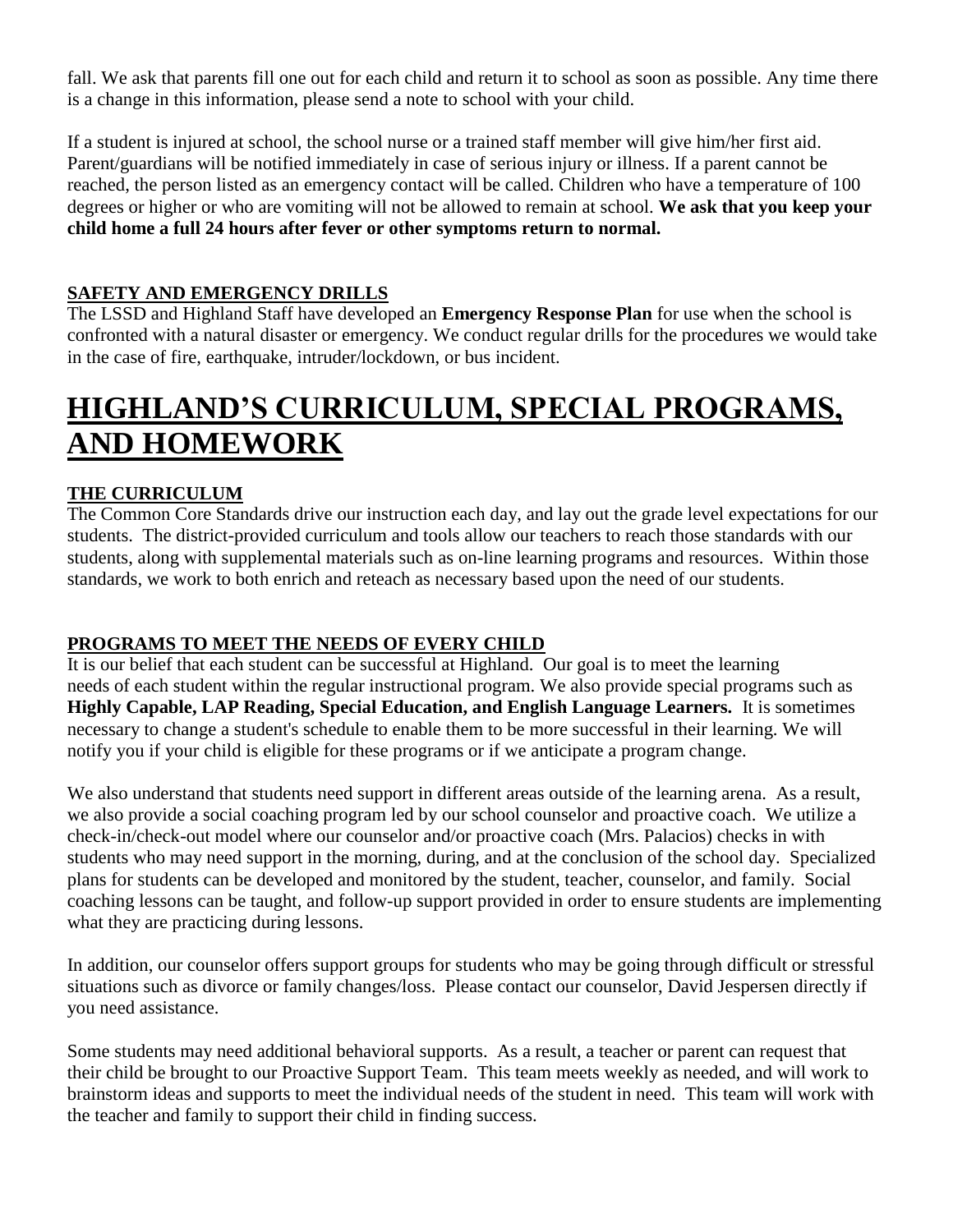#### **CO-CURRICULAR AND EXTENDED LEARNING PROGRAMS**

Before and after-school programs are sometimes offered for Highland students during the school year by staff.

Co-Curricular Opportunities: Clubs such as Highland Striders (before-school running club) and Cubinators (Rubiks Cubes), Highland Swatters (badminton club), Jump Rope Club, Cheer/Dance Club, are just a few examples of the clubs we offer to students here at Highland. Flyers are sent home from time-to-time in Wednesday Folders regarding available co-curricular activities, advertised on the Highland webpage, and advertised to students at school as well.

Extended Learning Opportunities: These are before-school opportunities provided to students who are identified by staff to extend the learning day. Some students simply need additional time to learn, or a different type of instructional model. Families will be communicated with directly by a staff member in this case.

#### **COUNSELING PROGRAM**

Our full-time counselor, Mr. David Jespersen, provides a variety of special programs to help meet the needs of our students. These include class presentations, 7 Habit activities to supplement our classroom curriculum, small support groups, and individual conferences. Mr. Jespersen is also in charge of 504 Plans- developing and working with students, their families, and teacher in monitoring these plans to ensure student's needs are being met. Parents are urged to contact Mr. Jespersen regarding student guidance and family support needs at any time. 425-335-1573 or **[david\\_jespersen@lkstevens.wednet.edu](mailto:david_jespersen@lkstevens.wednet.edu)**

#### **HOMEWORK**

Homework is a part of your child's learning experience because it allows them to practice important skills and to develop good study habits. Homework should extend the learning from the classroom, and not be new to them. If your child experiences difficulty with homework, please make a note of it to your child's teacher, as this is a signal to her/him that additional instruction is needed. Projects are wonderful opportunities to practice Habit 2- Begin with an End in Mind. Students can break up the project (with support) over a given timeline and create a plan to do small pieces of it each night.

The length of time your child spends on homework varies with each grade level. Generally speaking, first graders can be expected to spend about 10-20 minutes per night, second graders from 20-30 minutes, third graders 30-40 minutes, and fourth and fifth graders, 40 minutes to an hour. Each teacher sets the guidelines for homework in their classroom. Your support and encouragement with your child's homework is appreciated. As always, do not hesitate to contact your child's teacher if you have questions or concerns regarding homework.

# **STUDENT CONDUCT AND DISCIPLINE**

As mentioned, we utilize the 7 Habits of Highly Effective Students as our foundation for expectations of student behaviors and choices. Each classroom, in addition to each student at Highland develops their own mission statement.

We believe this is important because we want each student to come to school with a purpose and clarity. We also want them to develop a clear understanding of who they are, and what they stand for. We believe this to be vital to every student's success. Otherwise, students quickly forget that they are here each day to grow themselves and their skills while focusing on making others better around them.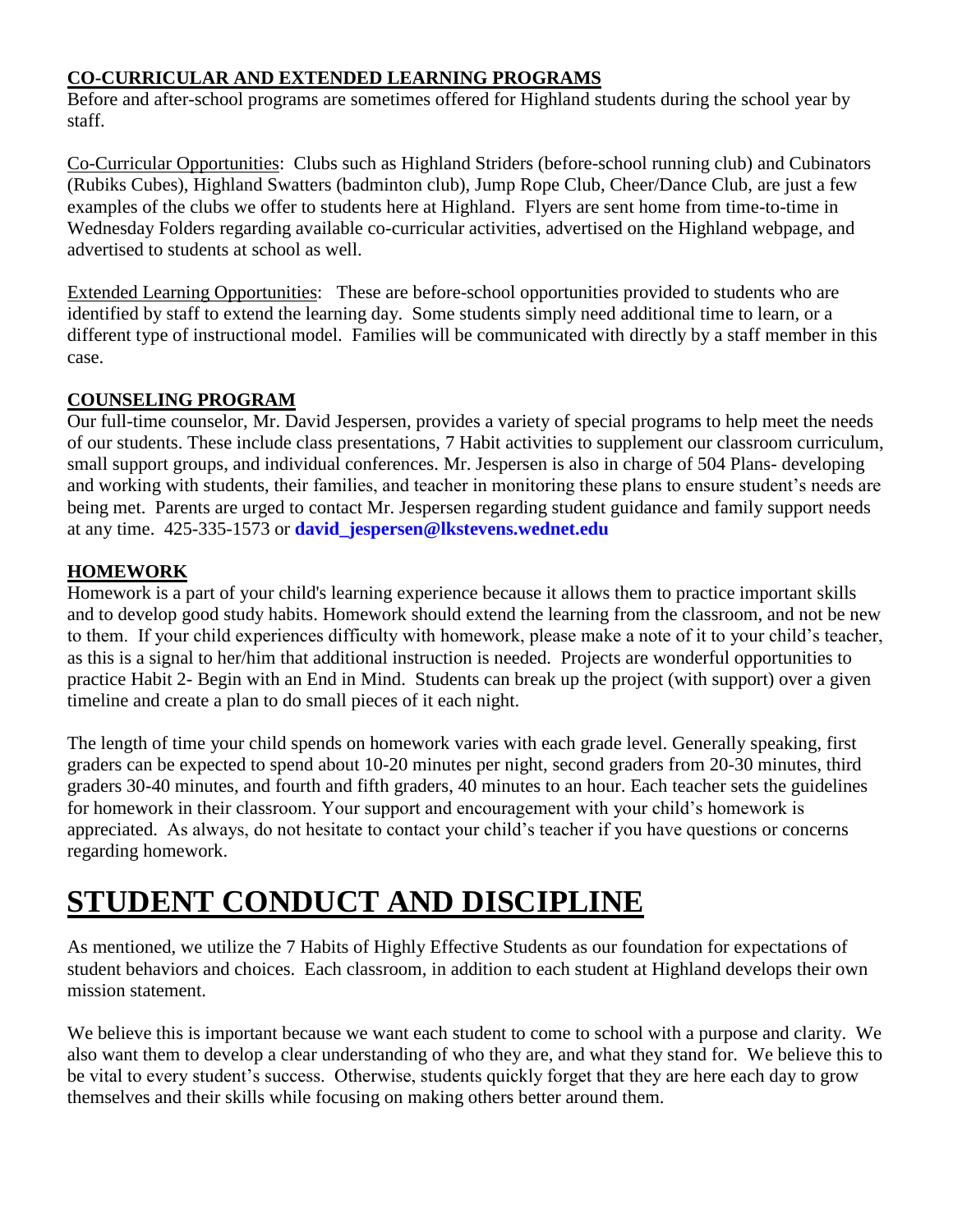We have developed, with input from our student leadership team, a clear set of expectations for each location on our school campus on how to be a leader, what a leader looks and sounds like, and what's expected in order to be successful. These expectations will be taught and reinforced throughout the school year utilizing a variety of methods; many led or with the help of our students. We believe it is important for students to learn how to be leaders in charge of themselves, to lead by example, and to hold one another accountable to these expectations in a compassionate and respectful manner.

We believe that classrooms work best when students manage their own behavior in a responsible manner. Each classroom teacher will provide parents with information about specific classroom expectations that fit within the framework of our school-wide expectations.

#### *Leadership "Slips"* and *Habit Hurrays* (mentioned above) are used to communicate with families as needed.

If a student continues to struggle with his/her behavior after exhausting normal classroom interventions, the classroom teacher and/or school administrators can refer a student to our Proactive Support Team which meets as needed on a weekly basis to create additional levels of building support/communication in support of a child struggling with behaviors. Parent(s) can be invited into this meeting to be a part of the problemsolving process.

Bullying/Harassment: The Lake Stevens School District is committed to a safe and civil education environment for all students, employees, parents/legal guardians, volunteers, and patrons free from harassment, intimidation, and bullying. "Harassment, intimidation, or bullying" means an intentional written message or image, including those that are electronically transmitted- verbal, or physical act, including but not limited to, one shown to be motivated by race, color, religion, ancestry, national origin, gender, sexual orientation, including gender expression or identity, mental or physical disability, or other distinguishing characteristics, when an act:

- Physically harms a student or damages a student's property
- Has the effect of substantially interfering with a student's education
- Is so severe, persistent, or pervasive that it creates an intimidating or threatening educational environment.
- Has the effect of substantially disrupting the orderly environment of the school.

The teacher and/or school principal should be immediately notified of any act rising to the level of bullying/harassment.

Major Discipline Problems: A record is kept of all major discipline problems and the actions taken to resolve them. Whenever possible, we attempt to apply a natural consequence to infractions of the rules. We treat each discipline incident as an opportunity for learning. Actions taken in the discipline process are in keeping with Lake Stevens School

District's Discipline Policy. A copy of this policy is available on the district website. Parents are notified whenever a major discipline incident occurs, or if there is a pattern of repeated minor incidents.

#### **DRUG FREE CAMPUS**

Highland Elementary and the Lake Stevens School District strive to make school a safe place for all our students. The unlawful possession, use, or distribution of illicit drugs or alcohol on school grounds is strictly prohibited. The unlawful use of alcohol and illegal drugs is seriously harmful to the health and education of children. All students must comply with this rule or face corrective actions including, but not limited to, short or long-term suspension or expulsion.

The school can assist in arranging access to drug and alcohol counseling, treatment, rehabilitation and re-entry programs. If you have any questions or would like assistance please contact the school counselor or Matt Pewitt, principal.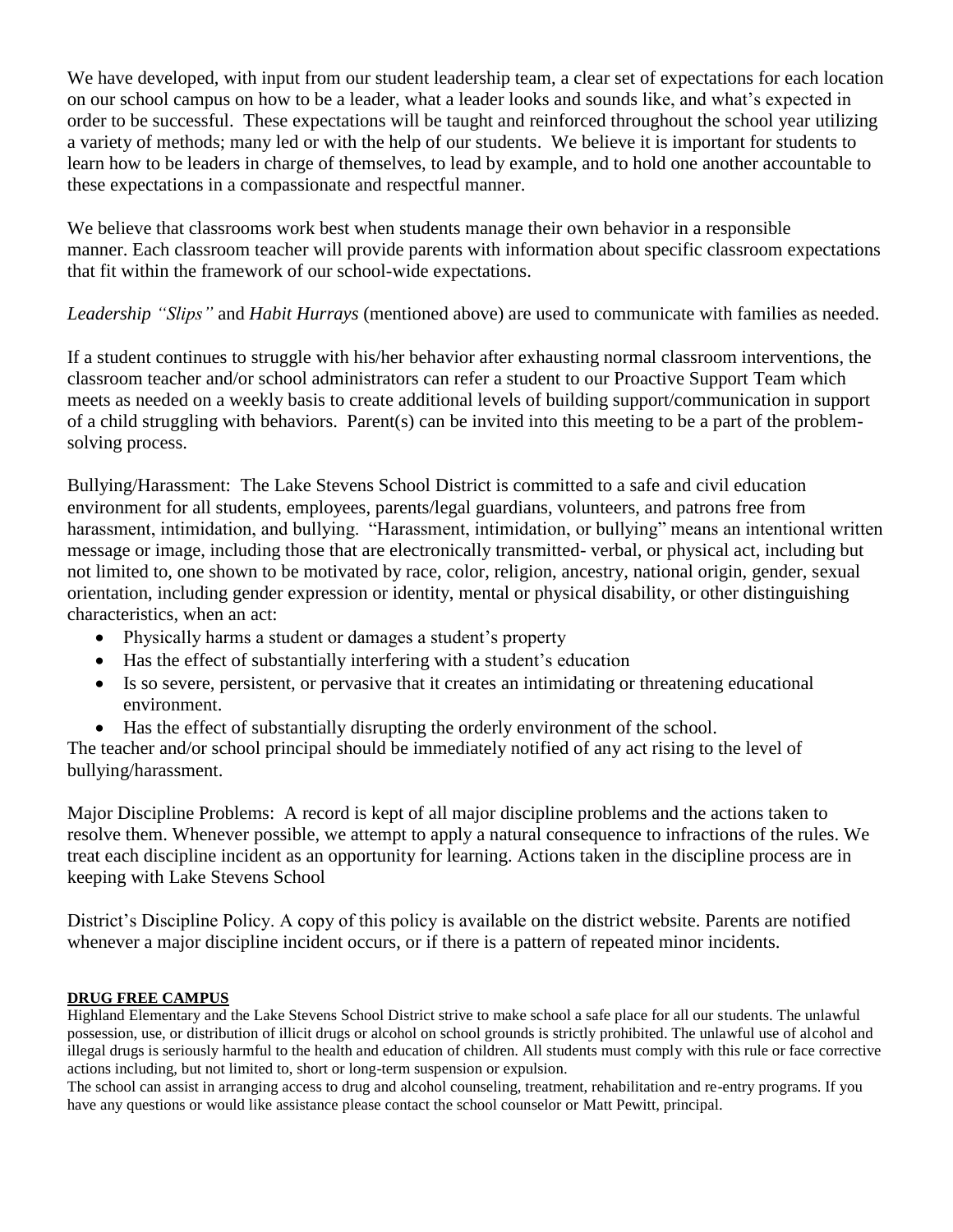#### **WEAPONS ON CAMPUS**

It is against the law to bring any object to school that is considered a weapon. Weapons can include knives, firearms (including BB or pellet guns), throwing stars, clubs, fist packs, metal knuckles, sling shots, etc.

If a student brings a weapon to school or uses any object as a weapon to create harm or threat towards another person, they may be suspended or expelled from Highland. *Law enforcement agencies must be notified and involved in every instance of weapons on school property.*

## **Examples of the Highland Communication Forms:**

## **A Leadership "Slip"**

Home-to-School Communication Program

Highland Elementary School

Tomorrow is a new day. However, today I wasn't the leader I am striving to be. Below is the habit I forgot to use today that can help me to be successful. I need to set a new goal for tomorrow (and my family can help me!)

\_\_\_\_\_ Habit 1- Be Proactive \_\_\_\_\_ Habit 2- Begin with an End in Mind \_\_\_\_\_ Habit 3- Put First things First

Habit 4- Think Win-Win

How I fell short today: (Place comments on back)

#### **My goal for tomorrow to be a successful leader:**

| Student Signature: |  |
|--------------------|--|
| Parent Signature:  |  |
| Teacher Signature: |  |

Name: \_\_\_\_\_\_\_\_\_\_\_\_\_\_\_\_\_\_\_\_\_\_\_\_\_\_\_\_\_\_\_\_\_\_\_\_\_\_\_ Date: \_\_\_\_\_\_\_\_\_\_\_\_\_\_\_\_\_\_

## **A "Habit Hurray!"**

Home-to-School Communication Program Highland Elementary School



\_\_\_\_\_\_\_\_\_\_\_\_\_\_\_\_\_\_\_\_\_\_\_\_\_\_\_\_\_\_\_\_\_\_\_\_\_\_\_\_ is showing real growth in leadership here at

Highland! I would like to take a moment and celebrate this with you! Understanding that the 7 Habits lead to success, this is the habit I noticed being used:

| Habit 1- | Be Proactive              | Habit 5- | Seek First to Understand, |
|----------|---------------------------|----------|---------------------------|
| Habit 2- | Begin with an End in Mind |          | then to be Understood     |
| Habit 3- | Put First things First    | Habit 6- | Synergize                 |
| Habit 4- | Think Win-Win             | Habit 7- | Sharpen the Saw           |

| Date: |  | Teacher Signature: |  |
|-------|--|--------------------|--|
|-------|--|--------------------|--|

Teacher Comment:



\_\_\_\_\_ Habit 6- Synergize

\_\_\_\_\_ Habit 5- Seek First to Understand, then to be Understood Habit 7- Sharpen the Saw